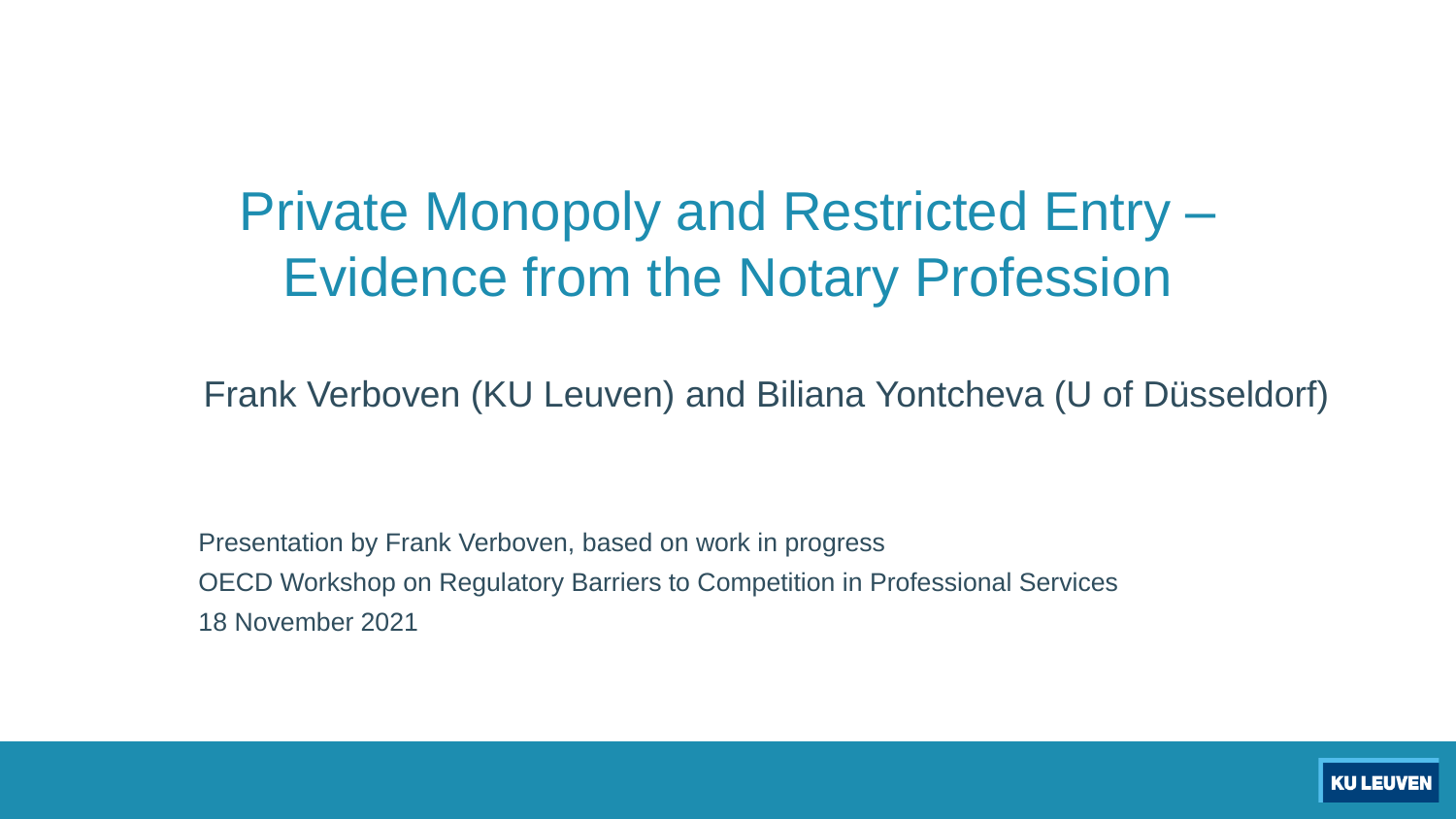### Background on notary profession

- **Activities**
	- Certify important transactions: real estate, mortgages, inheritance, business registrations...
	- Legal power of court decisions
- **Economic importance**
	- Present in 86 countries, 22 out of 27 EU members
	- EU: 40,000 notaries, 160,000 employees
	- Belgium: profits per notary approx. 300,000€; total size ≈ public budget on court system
- **Price regulations**
	- Fixed by law
	- Especially high for real estate transactions
- **Entry restrictions**
	- Minimum education and experience requirements
	- Quantitative and territorial restrictions

 $\rightarrow$ No competition from other businesses (real estate agents, banks, lawyers)  $\rightarrow$  Very limited competition from other notaries

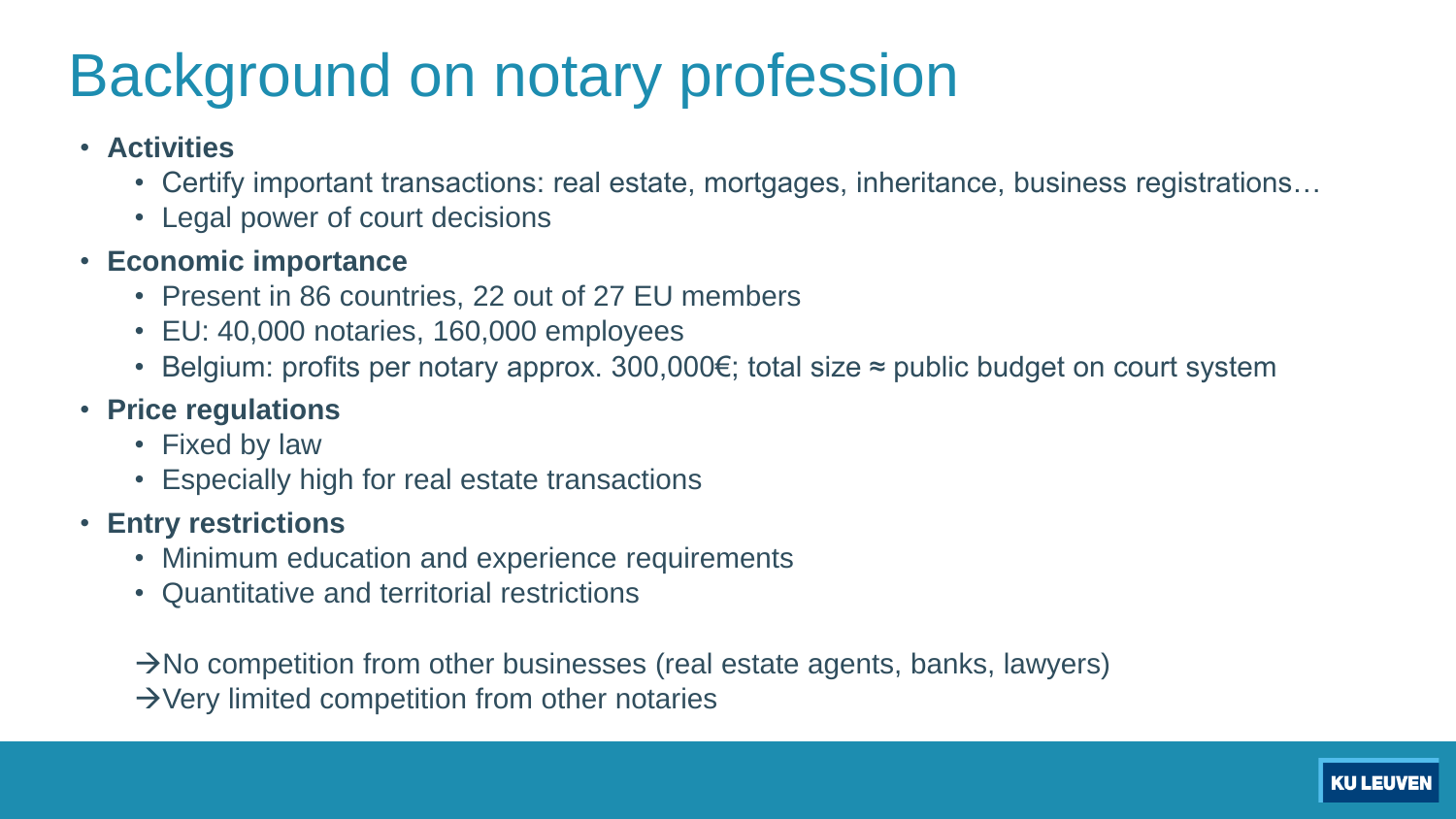### Our research questions

- **What do the entry and price regulations aim to achieve?**
	- Public interest view: improve total welfare (consumers + notary profits)
	- Private interest view: benefit notary profits
- **What is the impact of policy reform?**
	- Liberalize entry and/or reduce prices
	- Impact on total welfare and redistribution

Our analysis helps to inform reforms in OECD countries

- Netherlands: liberalization of entry and prices
- France: (some) liberalization of entry
- Belgium: recent proposal to reduce prices (without adjusting entry process)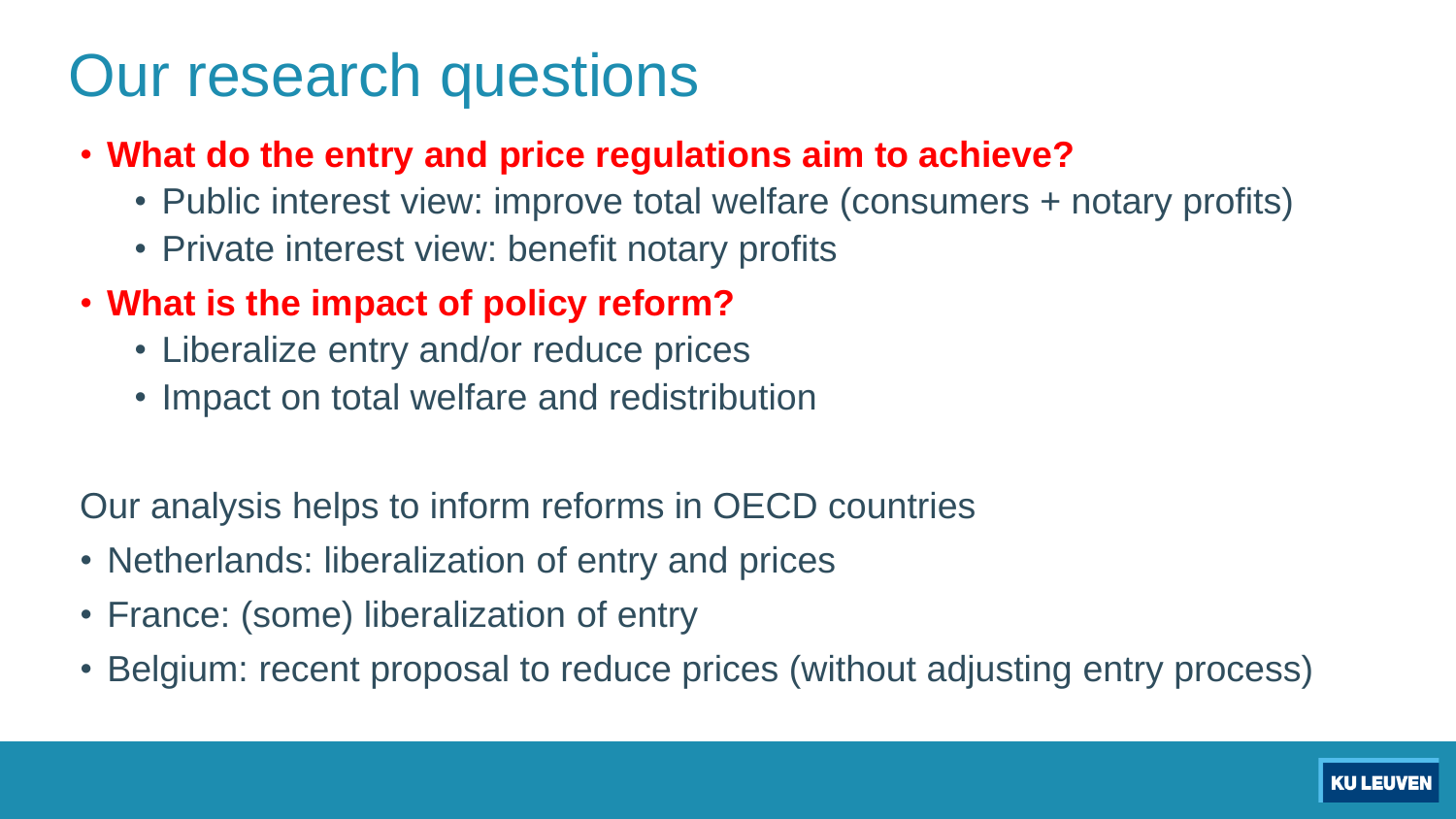### Broad empirical analysis: Western Europe

- Cross-section of local markets (municipalities)
	- Austria, Belgium, France, Germany, Italy, Netherlands, Portugal, Spain
- Relate the number of notaries per market to population size
	- Control for other market demographics
- Main findings
	- Bias towards monopoly markets
	- Additional entry requires disproportional increase in population size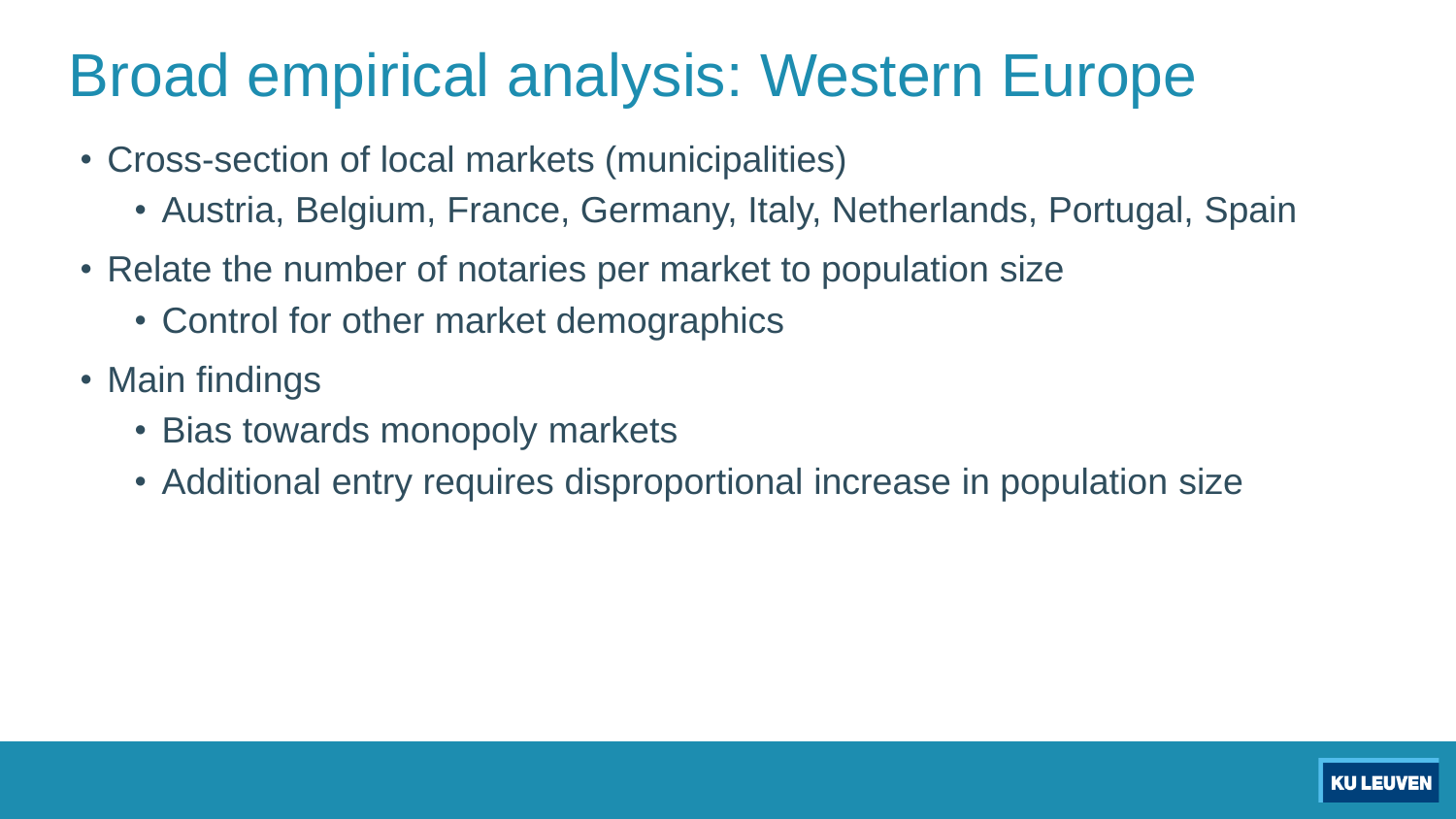## Detailed empirical analysis: Belgium

#### **Dataset**

- 1150 notary offices (2016)
- Addresses, number of notaries per office
- Number of real estate and other transactions
- Net added value, employment, labor costs
- Market demographics

#### **Distribution of notary offices**



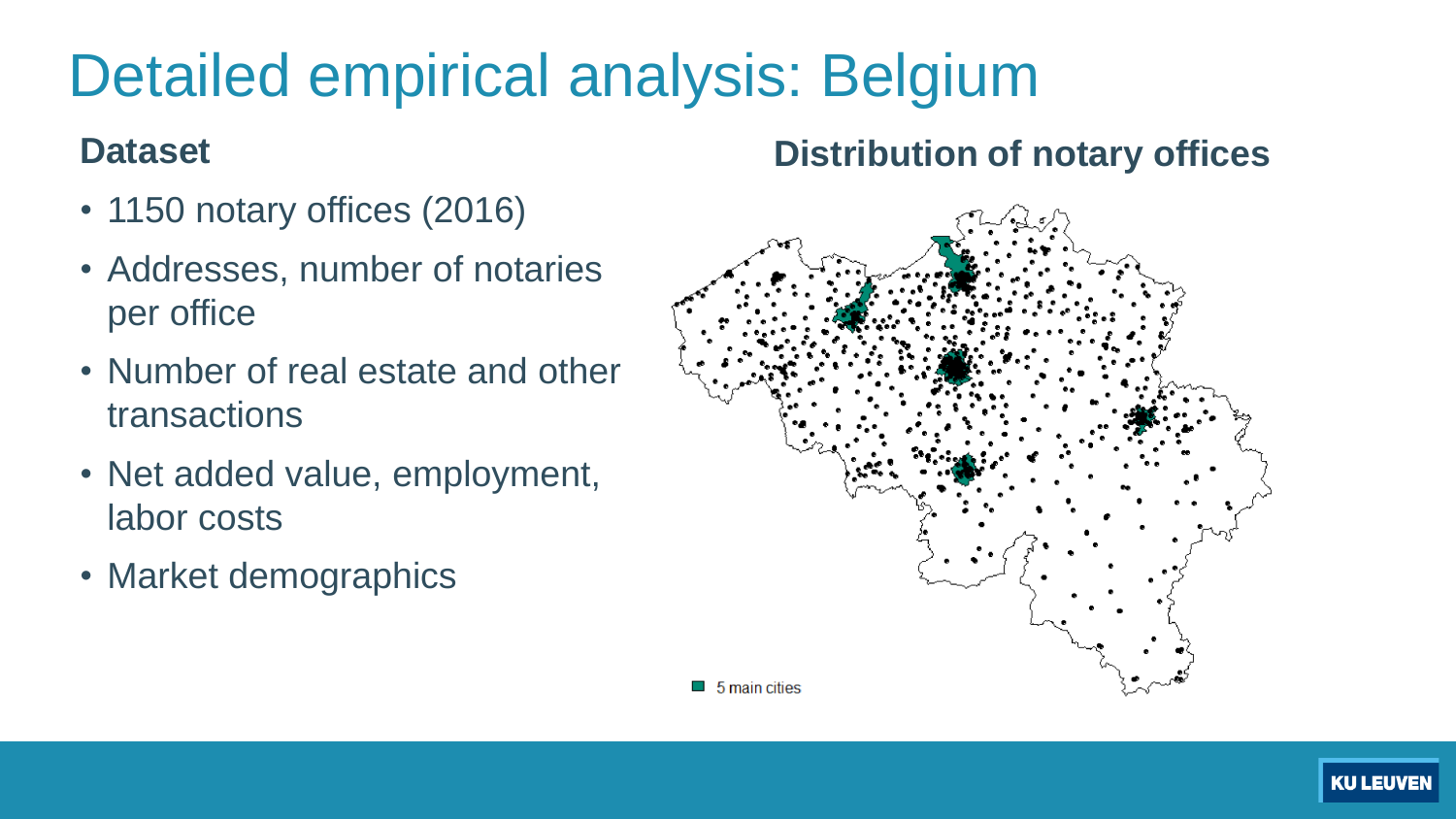## Main empirical findings

- **Impact of entry on demand**
	- Mainly business stealing, some limited market expansion
	- New locations lead to larger market expansion
- **Markups over marginal costs**
	- Staff costs and intermediate inputs
	- Markups are high, not only for real estate but also for other transactions
- **Consumer surplus weight in total welfare**
	- Consumer surplus is valued at 20% of profits
	- Entry restrictions too tight



|             | <b>Price</b>    | <b>Markup</b> |
|-------------|-----------------|---------------|
| Real estate | $2053 \epsilon$ | $817\epsilon$ |
| Other       | 1375€           | $340\epsilon$ |

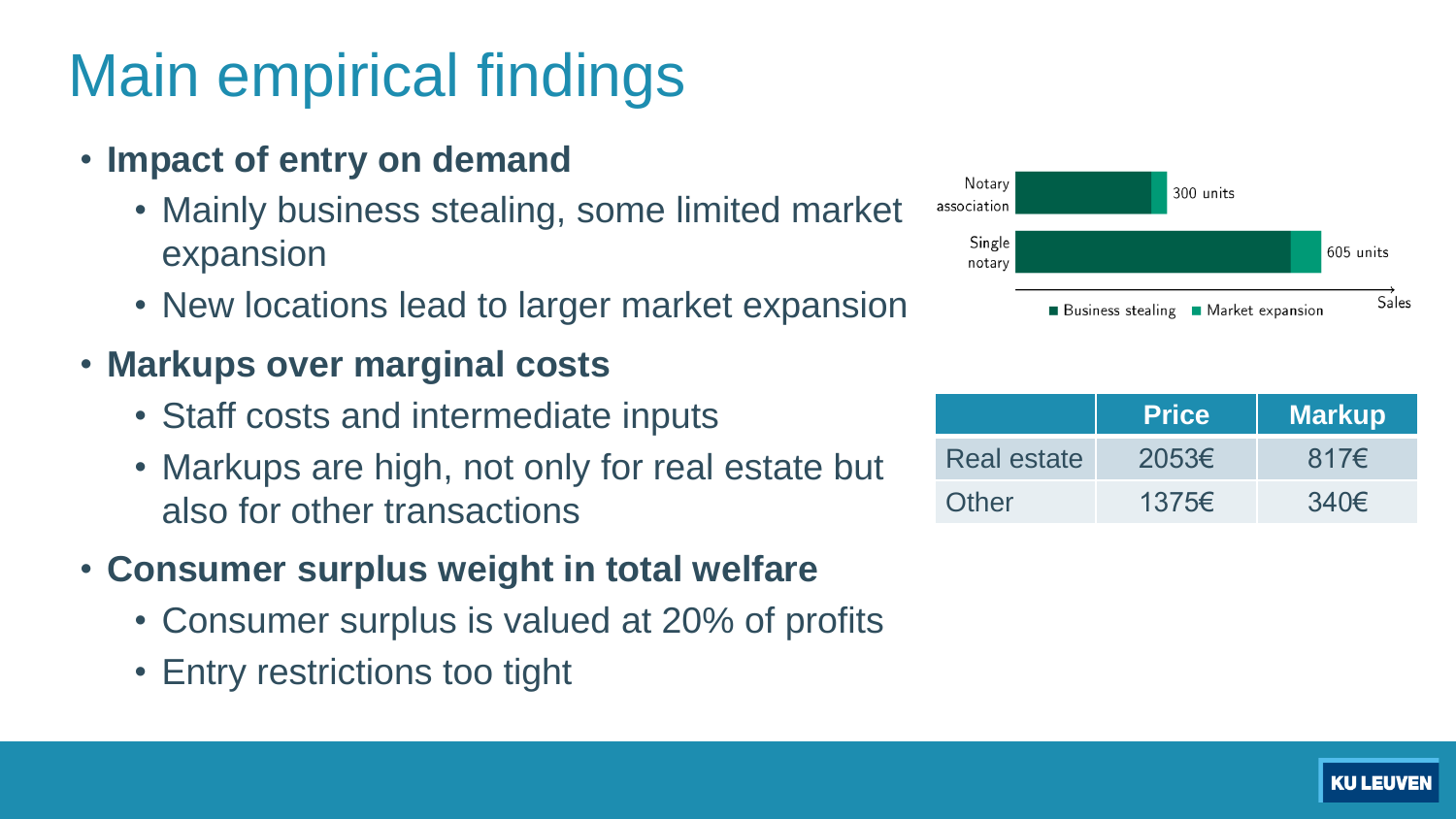# Policy reform: reducing prices

- Optimal price drops
	- Large
	- Mainly for real estate
- Limited welfare gains, but large redistribution
	- From firms to consumers
	- Especially to real estate purchasers
- Must account for a minimum profit target to ensure geographic coverage

| <b>Minimum</b><br>profit target | <b>Price drop</b>     |        | <b>Consumer</b><br>gains |       | <b>Profit</b><br>loss | <b>Welfare</b><br>gain |
|---------------------------------|-----------------------|--------|--------------------------|-------|-----------------------|------------------------|
|                                 | <b>Real</b><br>estate | Other  | <b>Real</b><br>estate    | Other |                       |                        |
| <b>None</b>                     | $-34\%$ (uniform)     |        | 361                      | 178   | $-507$                | 31                     |
|                                 | $-39%$                | $-23%$ | 418                      | 118   | $-503$                | 33                     |
| 100 million $\epsilon$          | $-23%$ (uniform)      |        | 239                      | 118   | $-330$                | 28                     |
|                                 | $-28%$                | $-15%$ | 294                      | 76    | $-340$                | 30                     |

Note: consumer, profit and welfare changes in million €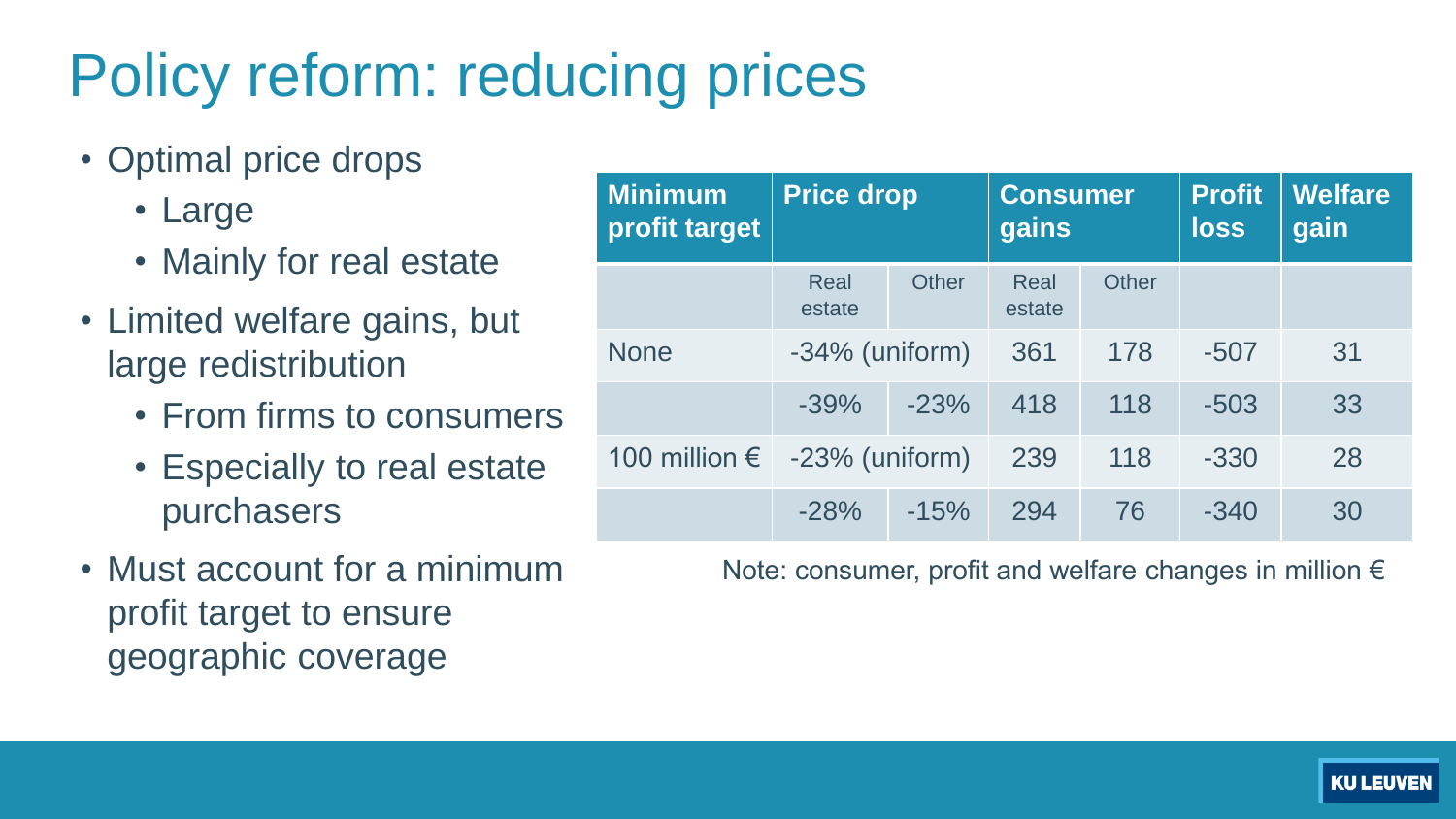## Policy reform: relaxing entry restrictions prices

- Welfare optimum
	- More than double number of notaries
	- Large welfare gains
	- Price drop of 15% leads to considerable extra consumer gains
- Free entry
	- Excessive at current prices
	- Close to optimal if also a price drop of 15%

|                   | number of<br>notaries | output<br>change | <b>Consumer</b><br>gains | <b>Profit</b><br>losses | <b>Welfare</b><br>gains |
|-------------------|-----------------------|------------------|--------------------------|-------------------------|-------------------------|
| <b>Current</b>    | 1569                  |                  |                          |                         |                         |
| - 35% price drop  |                       | 12.4%            | 555                      | $-524$                  | 31                      |
| Welfare optimum   | 3951                  | 6.7%             | 292                      | $-171$                  | 120                     |
| - 15% price drop  | 3929                  | 12.2%            | 534                      | $-392$                  | 142                     |
| <b>Free entry</b> | 7067                  | 10.8%            | 469                      | $-415$                  | 54                      |
| - 15% price drop  | 4204                  | 12.6%            | 555                      | $-414$                  | 141                     |

Notes:

- consumer, profit and welfare changes in million  $\epsilon$
- conservative estimates: allowing for entry on new locations generates even higher total welfare gains (about +150)